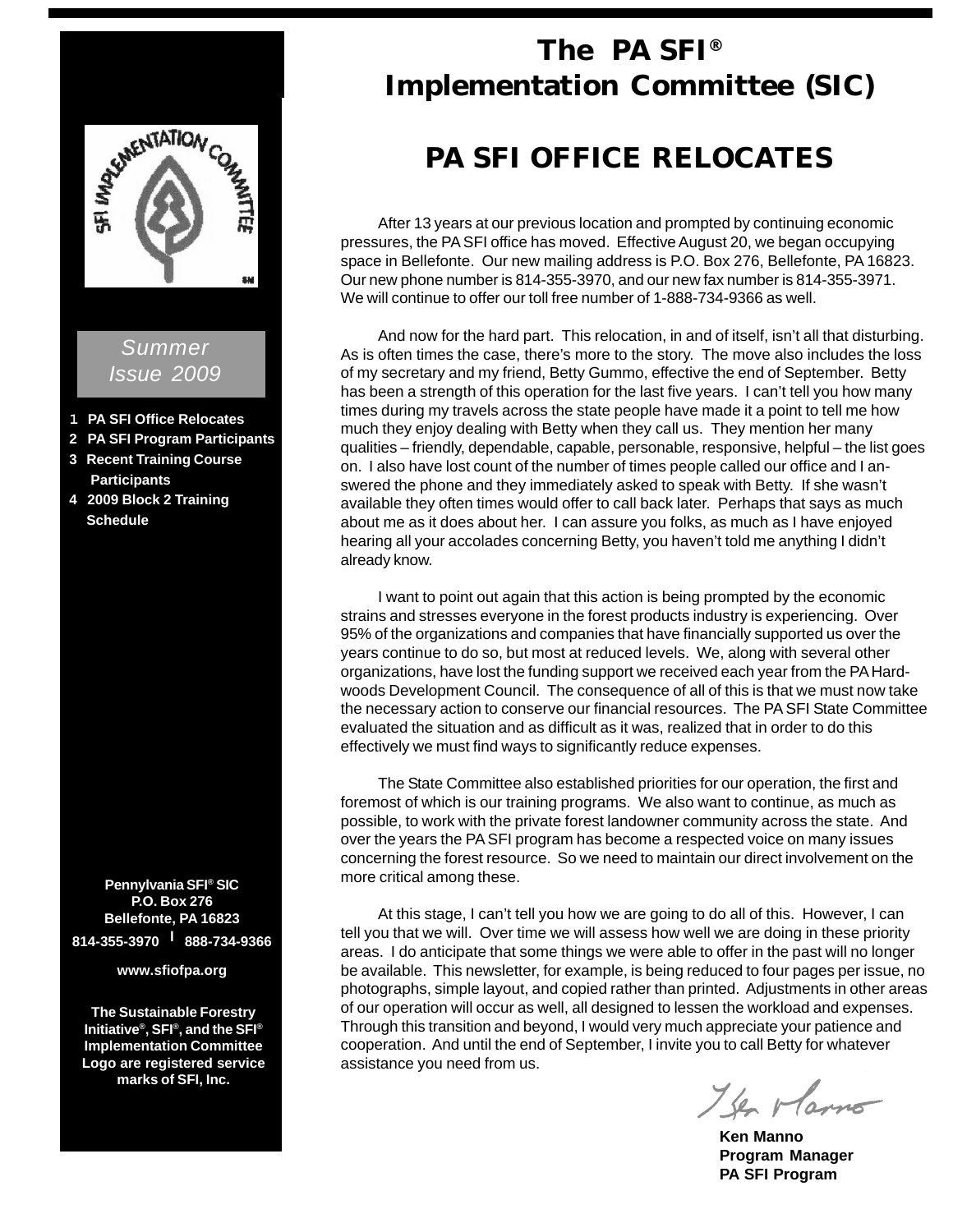

The Sustainable Forestry Initiative (SFI) program is a voluntary, industry driven effort developed to ensure that future generations will have the same abundant, healthy, and productive forests we enjoy today. Created in 1995 by the American Forest & Paper Association (the national trade organization representing the United States forest products industry), SFI is a program of comprehensive forestry and conservation practices, which now functions under SFI, Inc., a registered 501(c)(3) organization.

In order to broaden the practice of sustainable forestry in our state, an Implementation Committee was formed to develop the Sustainable Forestry Initiative of Pennsylvania. Today, the PA SFI program works to ensure the progress of the national initiative, here in Pennsylvania.

#### **SFI Implementation Committee (SIC) Members**

**John Levavasseur, Chairman, Hancock Forest Management.\* John Bouch**, PA Veneers, Inc. **Tom Buzby, Weaber, Inc.\* Bill England,** Appleton Papers, Inc. **Charlie Brown**, Glatfelter Pulp Wood Co.\* **Keith Craig**, PA HDC **Dan Evans,** Domtar Paper Co., LLC\* **Jim Finley**, Penn State University **James Grace**, PA DCNR **Bob Hobbes**, Hobbes Forestry **Dave Jackson,** Penn State Cooperative Ext. **Mark King**, Craftmaster Manufacturing, Inc. **Jeff Kochel**, Forest Investment Associates **Rich LaBrozzi**, RAM Forest Products **Paul Lyskava**, PFPA **Ken Manno**, PA SFI **Gene Odato**, Bureau of Forestry **Ken Roberts**, NewPage Corporation **Ron Rohall**, PACD **Pat Sherren**, NewPage Corporation **Dave Sienko**, Sienko Forest Products **Kevin Stout**, Allegheny Wood Products\* **Susan Stout**, USDA Forest Service **Sue Swanson,** AHUG **Mark Webb**, Webb Forestry Consulting **Barrett Wiggans**, Deer Park Lumber **Jonathan Wirth**, Walker Lumber Co. **Amy Doty**, SFI, Inc. **\*DENOTES SFI Program Participant**

*Questions or comments regarding the PA SFI newsletter, contact 814-355-3970, 888- 734-9366, or via e-mail at pasfi@verizon.net.*

## **InitiaSFI, Inc. Program Participants in Pennsylvania**

**The Pennsylvania Sustainable Forestry**

Domtar Paper LLC (2) Forest Investment Associates (7) Glatfelter Pulp Wood Co. (11) Hancock Forest Management (3) International Paper (11) NewPage Corp. (11) PA DCNR - BOF (11) Weaber, Inc. (11) Weyerhauser (11)

# **PA SFI SIC Program Partners**

*Partners Program Participants are committed to the SFI Standards and pay a set fee annually based on sawmill production from Pennsylvania sawlogs.*

Appleton Papers, Inc. (10) Blue Ox Timber Resources (9) Brode Lumber (9) BroJack Lumber Company, Inc. (7) Brooks Lumber & Timber Harvesting (10) Clear Lake Lumber (9) Cornerstone Forest Products (10) Craftmaster Manufacturing, Inc. (6) Cummings Lumber (9) D&D Wood Sales, Inc. (3) Deer Park Lumber (10) Dwight Lewis Lumber Co. (6) Heacock Lumber (7) Hyma Devore Lumber (9) Kern Brothers Lumber Company (7) Krumenacker Lumber Company (9) Lapp Lumber Company (9) Lauchle Lumber (10) Lee Brothers Lumber Company (6) Matson Lumber Company (7) @ <sup>+</sup> Mick Brothers Lumber Co.\* Mt. Airy Lumber Co. (5) Ordie Price's Sawmill (7) P & S Lumber Company (7) PA Veneers, Inc. (5) Patterson Lumber Co. (7) Pine Creek Lumber (9) RAM Forest Products (9) Salem Hardwood, Inc. (5) St. Marys Lumber Co., Inc. (9) Sterling Forest Products (7) Trumco, Inc. (4) Tuscarora Hardwoods, Inc. (8) Wheeland Lumber (10) @ <sup>+</sup>

\**denotes new company ( )= years as participant Visit our web site for e-mail addresses* (™) *and web site links* (8) *for these Partners and Supporters!*

# **PA SFI SIC Program Supporters**

*Supporter Companies help to promote sustainable forestry practices and pledge meaningful financial contributions.*

Allegheny Hardwood Utilization Group (5) Bailey Wood Products, Inc. (7) Bingaman & Son Lumber (8) Brownlee Lumber Co. (3) Clarion Timber Co. (3) Coastal Lumber Co. W. J. Cox Associates, Inc. (3) @ <sup>+</sup> Custead's Sawmill, Inc. (9) Hobbes Forestry Services (7) Horizon Wood Products (7) John Karakash\* Keystone Chipping North, Inc. (6) Gerald King Lumber (10) Northern Tier Hardwood Assoc. (5) Penn State University (6) *(Forest Land Management Office)* <sup><sup>4</sup></sup> Pennco International, Inc. (5) @ <sup>0</sup> Red Rock Enterprises LLC (8) Stiber Forestry (3) Sylvandale Forestry (7) Walker Lumber Co. (3)

\**denotes new company*

| Please send me information on<br><b>SFI's Partners</b><br><b>SFI Supporters</b><br>SFI Program in general<br>send to:<br>PA SFI SIC, P.O. Box 276, Bellefonte,<br>PA 16823<br>Name: |
|-------------------------------------------------------------------------------------------------------------------------------------------------------------------------------------|
| Company:                                                                                                                                                                            |
| <b>Street Address:</b>                                                                                                                                                              |
| City, State, & Zip Code:                                                                                                                                                            |
| Telephone Number:                                                                                                                                                                   |
| Sawmill Manufacturer<br>Forester<br>Logger                                                                                                                                          |

2<br>2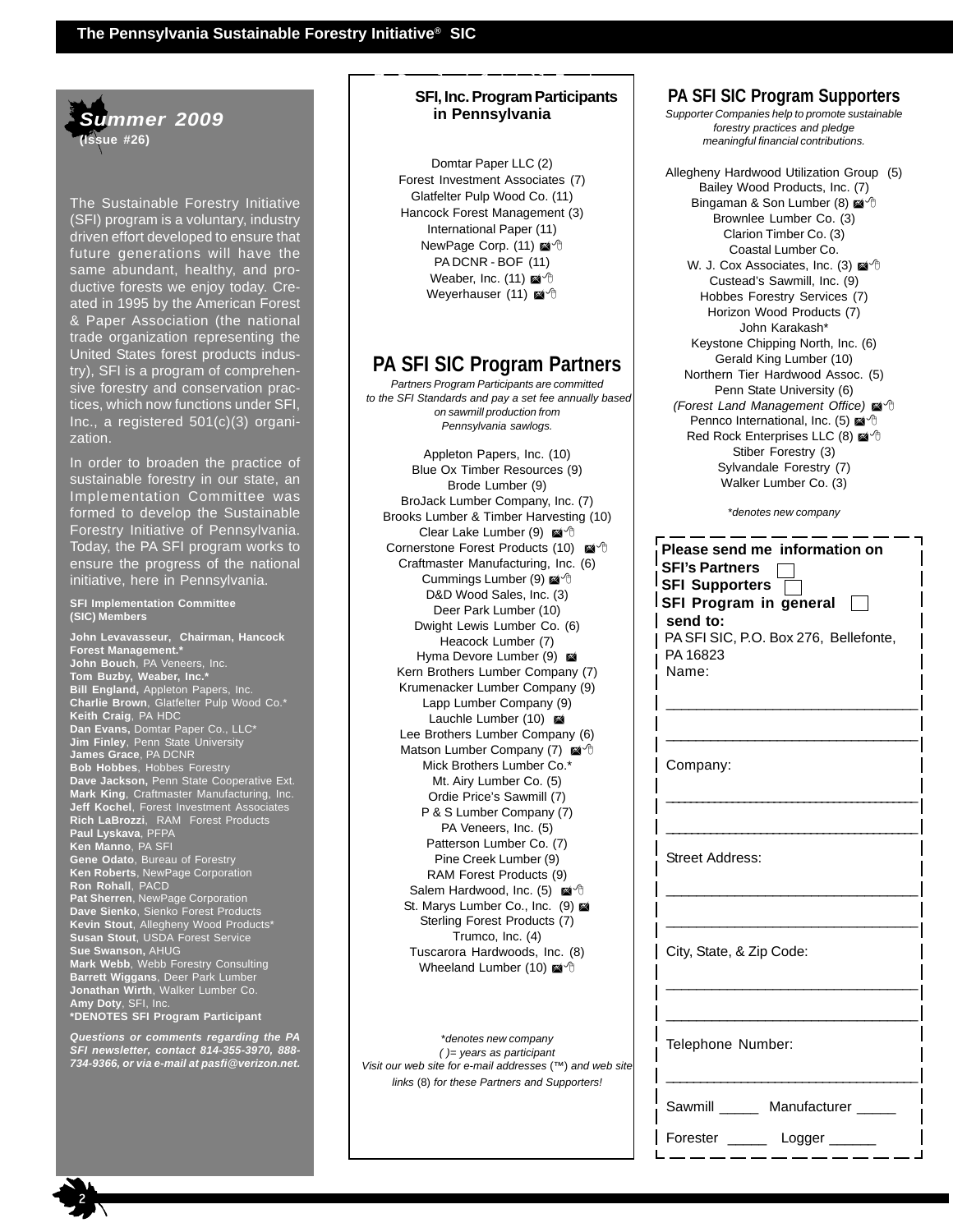**CORE TRAINING COMPLETED Since January 2009, the following individuals have completed Core Level training with the PA SFI. Core Level Courses are FA/ CPR, Logging Safety, and Environmental Logging.** Rick Albaugh

Eric A Austin Mt. Jewett Melissa G Austin Mt. Jewett Robert C Baldwin Wellsville Thomas J Biel Kane Stephen Bombardier Bradford Craig J Bowley Sheffield Ricky Bryant Galeton Andrew Byler Shippensburg Justin Buehler Ridgway Jeff Buhl Kane Luis G Chavez Chambersburg B Scott Davenport Roulette Andrew J DeVries Sheffield Shane Easton Derrick City Matt Edgreen Port Allegany Michael Fish Stroudsburg Kevin Forsythe Brookville Eugene R Graeber Henryville Luke Hoffman Mt. Pleasant Mills Leon Horst Bethel N David Hostetler Beavertown Kevin House Blossburg Bill Huffman Grand Valley Joe Huffman Grand Valley Michael D Johnson Kane Tom H Kinner Jr. Mt. Jewett Tom H Kinner Sr. Mt. Jewett Cale Kio Ulysses Michael V Kipp Sheffield Michael Koers Hawk Run John Kocjancic Jr. Johnsonburg Adam Krug St. Marys Richard Losey Shinglehouse Patrick Marolla Smethport Brian McAlla Clifford Eric McClure Ford City Adam Miller Franklin Kerrylee Miller **Emlenton** Tim Morey Coudersport John Murdock Reedsville Adam P Nonemaker Newburg Michael Paintner Genesee Daniel P Parsons Sheffield Robert Richardson Wellsboro Carlo P Romig Beaver Springs Shawn L Sheeley Kersey Carroll Sherwood Ulysses G David Shimkanin Ulysses Alan R Smith Sugar Grove Garrett Smith Port Allegany Craig J Snyder Pleasantville Dominic A Suppa II Warren Joseph L Swarey Jersey Shore Jason Swatsworth West Decatur Mark A Taylor Port Allegany Michael L Trumbull St. Marys Harold W Van Treese Jr. Ulysses Adam Vollmer Kersey Chris Waters Whitesville Eugene W Yatsonsky Honesdale Charles Zimmerman Port Allegany

### **BUYING STANDING TIMBER**

John A Bouch Mahaffey 2 James M Confer Ludlow Kevin Forsythe Brookville Bryon Gregori dohnsonbi<br>Howard Hubler Brookville Howard Hubler Brookville<br>Edwin B Kerchinski Brookville Edwin B Kerchinski Randy Krise Ridgway

CraigJ Bowley Erick Byers Kane<br>Scott Cary Northuml Chad Clouser Craig J Fields Walt Graham Thomas R Hartman Greg M Kimmel Ed Konwinski Mike McConnell Lars (Erik) Olsson Steve Powell<br>Terry Schwartz Curtis F Shadle Jim Watson Jr. Glenn A White Sigel Henry R Wiltrout White

# **GPS IN FORESTRY**<br>William Anderson Revnoldsville

William Anderson<br>Bill Barrick Alan D Benner Jason Clouser **Art J Coldsmith Shippensburg<br>Kevin Forsythe Brookville** Kevin Forsythe

Paul Fremer Brockway<br>Joseph D Glover Strattanville Joseph D Glover Strattanville<br>Bryon Gregori Johnsonburg Jason McKnight Yeagertown<br>Javme Mead Millville Jayme Mead Millville<br>Jonathan L Swarey Allensville Jonathan L Swarey

#### A**DVANCED MISCELLANEOUS**

Steve Bombardier Bradford<br>CraigJ Bowley Sheffield Roy Bucher Reedsville Northumberland<br>
Youngsville James A Chapman Youngsvill<br>Chad Clouser Wellsboro James B Davis Clearfield Gene Desposito Bradford<br>Rvan Dunn Honesdale Ryan Dunn Honesdale<br>William G Dunn Beach Lake William G Dunn Beach Lake<br>Christopher A Eutsey Scottdale Christopher A Eutsey Scottdale<br>Craig J Fields Wellsboro Brian P Fox Shinglehouse<br>
Phil Frantz Friendsville Friendsville<br>St. Marys Calvin Gardner St. Marys<br>Walt Graham Hopwood Joe Graves Shinglehouse Christopher Guth Endeavor Paul Haduck Coalport<br>Thomas R Hartman Kane Matthew Hazen Swiftwater Thomas W Holt Kane<br>Gregg Jandrew Shinglehouse Gregg Jandrew Shinglehouse<br>Robert A Joll Connellsville Robert A Joll Connellsv<br>Greg M Kimmel St Marys Edward S Kocjanic Kane<br>Ed Konwinski Bradford Allan Kowalczyk Hawley<br>Paul N Kowalczyk Hawley **Paul N Kowalczyk Hawley<br>Robert Krieg St. Marys** Robert Krieg St. Marys<br>Richard LaBrozzi Shinglehouse Richard LaBrozzi Shinglehouse<br>John Levavasseur Coudersport John Levavasseur Coudersport<br>Shane A Lister Mt. Jewett Shane A Lister Mt. Jewett<br>Patrick Marolla Smethport Patrick Marolla Smethport<br>Mike McConnell Bradford Mike A McEntire Smethport Curlee Miller Cumberland Kerry R Morrison Sr. Indian Head<br>Craig A Olver Honesdale Craig A Olver Honesda<br>Lars (Erik) Olsson Bradford Nick Parker Franklinville NY<br>Steve Powell Emporium Pleasant Mount<br>Beach Lake **Tom Schwartz** Beach Lake<br>Curtis E. Shadle Wellshoro Todd Sparks Brookville John T Stark **Accident MD**<br>Ron Stever Mill Run Ron Steyer Mill Rund<br>Keving R Stout Marble Keving R Stout Marble<br>Jim Watson Jr. Honesdale Paul Webster Bradford

## **GAME OF LOGGING I**

John Flynn Kersey<br>Michael Hoffman Mt. Plea Seth Hoffman Mt. Pleasant Mills<br>Dennis Pavne Wilcox Dennis Payne Donald Payne Kane

# **GAME OF LOGGING II** Aaron Hoffman Mt. Pleasant Mills

Mt. Pleasant Mills

Mt. Pleasant Mills

Caleb Hoffman Mt. Pleasant Mills Michael Hoffman Mt. Pleasant Mills<br>Seth Hoffman Mt Pleasant Mills

St. Thomas<br>Brookville Mark Burdge Spring Run<br>Jason Clouser Madisonburg Jefrey L Gossert York<br>Judson G Horn Chambersburg Judson G Horn<br>Larry Horn Denny Iorfida<br>Richard Johnson II Shippensburg Richard Johnson II Shippensburg<br>Dan Long Manchester Dan Long Manchest<br>Andrew E Miller Millheim Andrew E Miller Millheim<br>
Roland Mohn Maynesboro Roland Mohn Scott J Morgan Indiana<br>Denny Rosenberry Fannettsburg Denny Rosenberry Fannettsburg<br>Gary T Rosenberry Fannettsburg Gary T Rosenberry Fannettsburg<br>Micah Rosenberry Fannettsburg Micah Rosenberry Troy A Rosenberry Fannettsburg<br>James Savitz Pittsfield James Savitz Pittsfield<br>John Urmann Jr. Ridgway

#### **IMPROVING TRUCKING PROFIT/FUEL EFFICIENCY**

Joe Auman St. Marys<br>David Benson Atlantic David Benson Atlantic<br>
John A Bouch Mahaffey John A Bouch Mahaffe<br>Justin Buehler Ridaway Justin Buehler Dick Cooney St. Marys<br>Robert DeLuilo St. Marys Robert DeLuilo Dan Evans Johnsonburg<br>Roland Huey St. Marys Roland Huey St. Marys<br>Dean Kniselev Brookville Dean Kniseley Edward S Kocjancic Kane<br>Joseph Kocjancic Johnsonburg Joseph Kocjancic Michael Kocjancic Kane<br>Lyle Kriegel Johns Dave Lantz William A Lenze Johnsonburg William J Lenze Johnsonburg Mark Lungren Brookville<br>Erick Merryman Shippenville Erick Merryman Shippenvill<br>Alan J Metzler Reedsville Alan J Metzler Reedsville<br>Kevin Moore Brookville Kevin Moore Jim Peachey Reedsville Scott Reitz<br>Gary T Rossman Kane Gary T Rossman Kane<br>Jim Sluga Mt. Jewett Jim Sluga Mt. Jewetter Mt. Jewetter Kevin R Stout Dave Trimpey Kane John A Williams Kane<br>Kenneth J Wolbert Marble Kenneth J Wolbert Marbl<br>Mike Yasurek Kane Mike Yasurek Kane<br>Scott W Zimmerman Wilcox Scott W Zimmerman

### **LOG BUCKING**

Robert Akers Kane<br>Bill Althouse Port David E Andrus Emporium<br>Scott Andrus Emporium Scott Andrus<br>Chet Ball **Chet Ball** Sinnamahoning<br>James D Ball Sinnamahoning James O Buehler Richard Conrad Corsica<br>Joseph J Esposti Mahaffey Joseph J Esposti Mahaffey<br>Michael Esposti Mahaffey Michael Esposti Mahaffey<br>Rov Fetzer II Curwensville Roy Fetzer II Thomas W Gustafson Kane Troy A Hanes Benezette Terry Haskin Coudersport<br>Michael Holt Kane Michael Holt Kane<br>
Denny Iorfida Brookville Denny Iorfida Greg A Jackson Shinglehouse<br>Jeromy C Johnson Kane Jeromy C Johnson Kane<br>Randy L Karr Shinglehouse Randy L Karr Shingle<br>Rudy Kocjancic Leeper Rudy Kocjancic Leeper<br>Stephen K Larson Port Allegany Stephen K Larson Doug Lee Grampian David Lewis Emporium<br>
William Lyon Emporium William Lyon Emport<br>John Morrison Kane John Morrison Kane<br>James L Pearson Russell James L Pearson Russell<br>Howard S Rathbun Shinglehouse Howard S Rathbun Jim Sluga Mt. Jewett Jake Sorg Emporium<br>Jedidiah R Sorg Emporium Jedidiah R Sorg Emporium<br>Richard T Sorg Emporium Richard T Sorg Richard Tripodi Ridgway Mike Yasurek Kane

### **MISCELLANEOUS 4-HR COURSES**

# **Training Participants The Pennsylvania Sustainable Forestry Initiative<sup>®</sup> SIC**

Upper Strasburg

John Urmann Jr. Ridgway Matthew Van Cise

Port Allegany<br>Emporium Sinnamahoning<br>Ridgway

Johnsonburg<br>Mt. Jewett Mark Brown Ricky Bryant Adam Cressman<br>Kevin Croyle James Feldman Darrell Graham William J Haynes Michael C Jones Ed Krug<br>Ramon Martin Clark H Ream Scott E Redinger<br>Harry Riley Paul Riley Jody M Rotz James Stein<br>Chris Stilson

Josiah W Bailey Benton<br>William Bailey Benton William Bailey Lamar A Bauman Lancaster<br>Robert A Bricker Chambers Robert A Bricker Chambersburg<br>Stan Brooks Jersey Shore Jersey Shore<br>Smethport Scott A Brown Lebanon<br>
Leroy Brownlee Brookville Leroy Brownlee Brookville<br>Doug L Brumbaugh Mapleton Depot Doug L Brumbaugh Mapleton<br>Ricky Bryant Galeton Jason S Bullers Ridgway<br>Lawrence Campbell Lewisberry Lawrence Campbell Lewisberr<br>Douglas Cessna Clearville Douglas Cessna Clearville<br>Donald Cessna Sr Clearville **Donald Cessna Sr. Clearville**<br>John Cessna Clearville John Cessna<br>Steve Chappie Central City Steve Chappie Central City<br>
Jeff Christine Csceola Mills **Jeff Christine Osceola Mills**<br> **Adam Cressman James Creek** Schellsburg<br>Morrisdale Greg Denochick Morrisdale<br>Jesse Detweiler Jr. Allensville Jesse Detweiler Jr. Rick Dodson Saxton<br>Jesse Duclo Dysart Jesse Duclo<br>
Kenneth L Eyer Tyrone Kenneth L Eyer Tyrone<br>James Feldman Pleasant Hall Dustin S Fultz<br>
Vic Gilbert<br>
York Sprin York Springs<br>New Providence Robert I Girvin Jr. New Provident P Gosnell Ridgway Curt P Gosnell Ridgway<br>
Darrell Graham West Decatur Michael L Graham Morris Raymond D Graham West Decatur Shawn M Graham Morris<br>Justin R Hamaker Penfield Justin R Hamaker Penfield<br>Robert G Haynes Snow Shoe Robert G Haynes Snow Shoe<br>William J Haynes Snow Shoe Thomas W Holt Kane<br>Kevin A Hunsicker James Creek Kevin A Hunsicker James Creek<br>Grey A Jackson Shinglehouse Grey A Jackson Shinglehouse<br>Michael C Jones Fort Loudon Randy L Karr Shinglehouse Bill Krause Houtzdale Randy L Krise Ridgway<br>Alan Krug Loretto Alan Krug Loretto Shippensburg Rodney E Monn Shippensburg Ronnie Northcraft Artemas<br>
Luke Perkins Port Alle Port Allegany<br>Somerset Pierre H Reasner Neelyton Pierron P Reasner Neelyton Harvey Reckner Jr. Confluence<br>Monte E Redinger Jr. Clearville Monte E Redinger Jr. Clearville<br>Scott E Redinger Clearville James Creek<br>Hesston **Dennis Ring State State**<br> **Renneth Ring State State**<br> **Please** Pleasant Gap<br>Rixford Stuart M Robertson Rixford<br>Jody M Rotz Spring Run Carl F Sellers Tyrone<br>
Shawn A Smith Jersey Jersey Shore Larry Stark **Ridgway**<br>James Stein Mill Hall Port Allegany<br>Connellsville Bruce R Striner Connellsville<br>
Ralph Striner Connellsville Ralph Striner Connellsville<br>Terry Swanson Kane Terry Swanson Kane<br>Theodore J Summers Shippensburg Theodore J Summers<br>John Thomas Pleasant Gap<br>Pleasant Gap Richard Thomas Pleasant Gap<br>William E Thomas Jr. Pleasant Gap William E Thomas Jr. Pleasant Ga<br>John G Waite McVeytown John G. Waite McVeytown<br>Nelson Weaver Mifflinburg Nelson Weaver Mifflinbu<br>Mike WhiteHill Howard Mike WhiteHill Howard<br>Jan Widnikiewicz Gaines Jan Widnikiewicz Gaines Dale L Wright McClure<br>John W Yilek Galeton John W Yilek Galeton<br>Ray M Yoder Belleville Ray M Yoder Samuel T Yokum Clearville<br>Stephen P Yokum Bedford Stephen P Yokum Wesley Yokum Clearville<br>Kevin T Zimmerman Pine Grove **Kevin T Zimmerman** Pine Grove<br>Paul E Zwald Williamsport Paul E Zwald